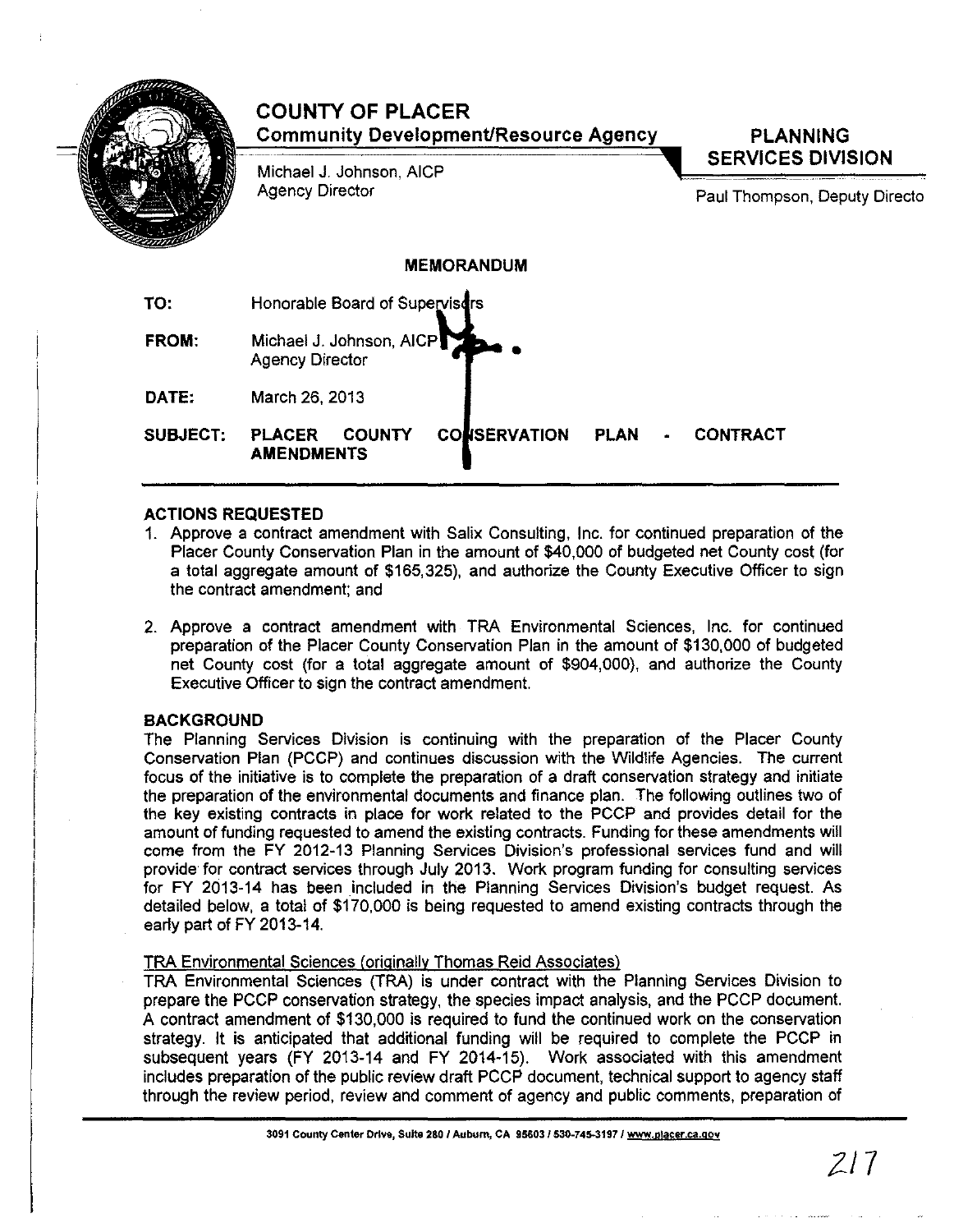the final PCCP document, and ongoing biological support to the County. A complete description of the scope of work associated with the proposed contract amendment is provided in Exhibit A.

### Salix Consulting Inc.

Salix Consulting Inc., formally known as North Fork Associates, is currently under contract with the Planning Services Division to prepare portions of the County Aquatic Resources Program (CARP) and the supporting documents needed to obtain a series of related aquatic resources regulatory permits. This contract currently has approximately \$3,200 remaining in its budget. A contract amendment of \$40,000 is requested in order to continue work on the CARP document, finalize the various Clean Water Act permits and all supporting documents, support County Counsel in updating existing County ordinances, and provide ongoing support to the PCCP program. A complete description of the scope of work associated with the proposed contract amendment is provided in Exhibit B.

### **FISCAL IMPACT:**

The subject contract amendments cumulatively add up to \$170,000. The individual contract amendments for each consultant result in the following amendments: 1) TRA Environmental Sciences, Inc (Exhibit A) - \$130,000; 2) Salix (Exhibit B) - \$40,000. Funding for these amendments will come from the Planning Services Division's professional services fund. The Planning Services Division continues to seek grant funds to offset these costs. The primary source of outside funding comes from the federal Cooperative Endangered Species Conservation Fund. In the past, the County has been successful in obtaining these funds and anticipates that some offsetting revenues will be possible over the next year to two years to assist with the completion of the PCCP.

### **Exhibits:**

- Exhibit A: Fourth amendment to planning services agreement professional consultant services - TRA Environmental Sciences, Inc.
- Exhibit B: Third amendment to planning services agreement professional consultant services -Salix Consulting, Inc.
- cc: Michael Johnson, CORA Thomas Reid, TRA Environmental Sciences, Inc. Jeff Glazner, Salix Consulting, Inc.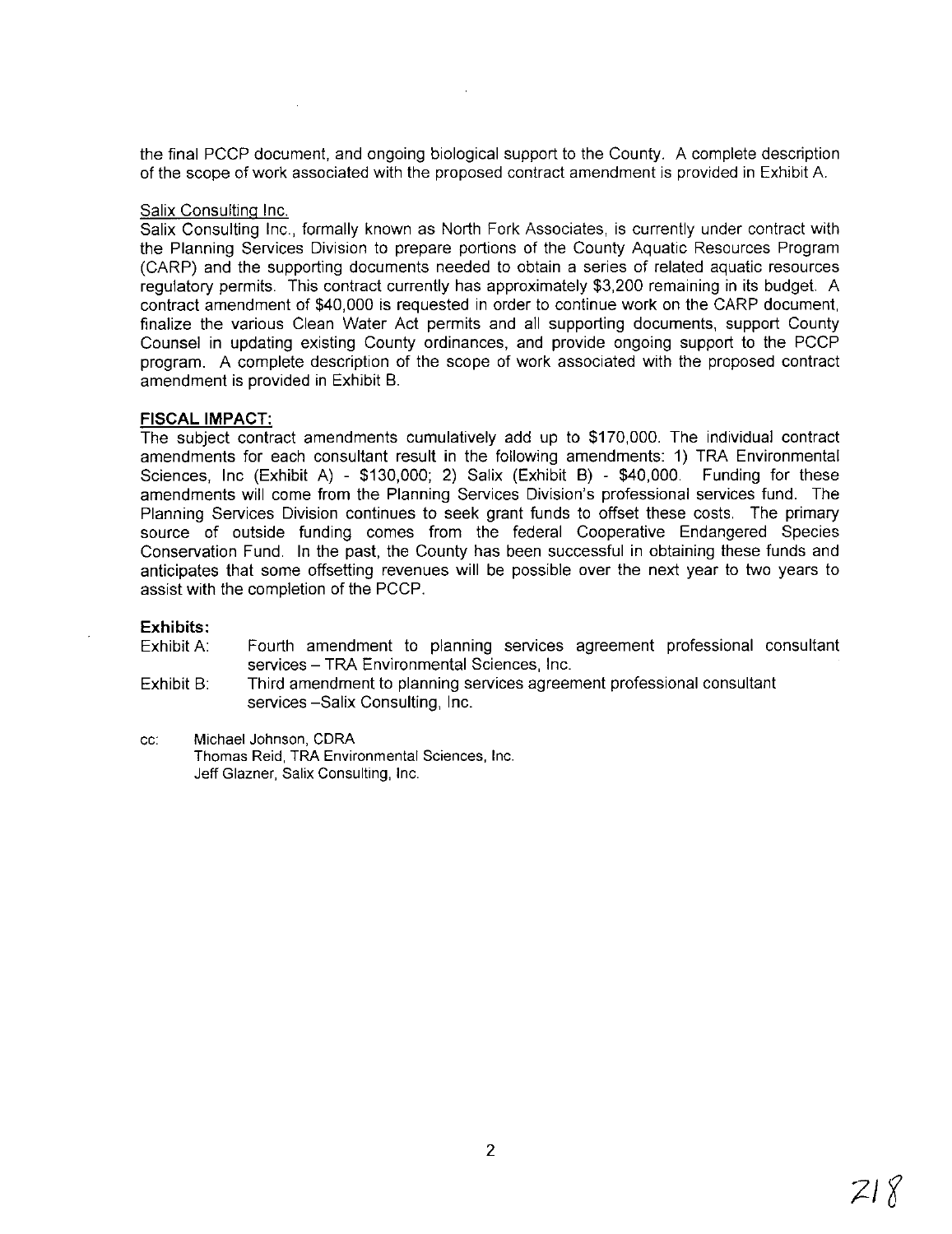### **FOURTH AMENDMENT TO PLANNING SERVICES AGREEMENT PROFESSIONAL CONSULTANT SERVICES - TRA ENVIRONMENTAL SCIENCES, INC**

THIS FOURTH AMENDMENT TO THE CONSULTANT SERVICES AGREEMENT is made and entered on this day of , 2013, by and between the COUNTY OF PLACER, hereinafter referred to as COUNTY, and TRA ENVIRONMENTAL SCIENCES, INC., hereinafter referred to as CONSULTANT.

WHEREAS, on April 6, 2010, COUNTY and CONSULTANT entered into a Contract whereby consulting services would be provided to the COUNTY; and

WHEREAS, the parties have agreed to additional services to be provided by Consultant under said contract and the compensation for those additional services.

NOW, THEREFORE, IT IS MUTUALLY AGREED by and among the parties as follows:

1. That section 1 of the original Contract shall be amended to provide for the additional services and compensation as follows:

> The CONSULTANT agrees to perform the additional professional services as set forth in Exhibit "A" attached hereto and incorporated herein by reference, and the total compensation to be paid CONSULTANT for these additional services shall not exceed \$130,000.00 as set out in Exhibit "A".

> The CONSULTANT agrees to comply with the additional requirements as set forth by Department of Fish and Game in Exhibit "B" attached hereto and incorporated herein by reference.

2. The COUNTY agrees to pay to CONSULTANT \$904,000.00 as the sole compensation under the Contract and as amended by the First, Second, Third and this Fourth Amendment.

EXCEPT as specifically modified above, all of the remaining terms and conditions of the said Contract shall remain and continue in full force and effect.

COUNTY OF PLACER

By:

David Boesch, County Executive Officer

CONSULTANT:

By:

Paula Hartman, Esq. President TRA Environmental Sciences, Inc

APPROVED AS TO FORM:

By:

County Counsel

Date: \_ 

APPROVED AS TO CONTENT:

By:

Michael J. Johnson, AICP Agency Director

Date: \_



Date: \_

Date: \_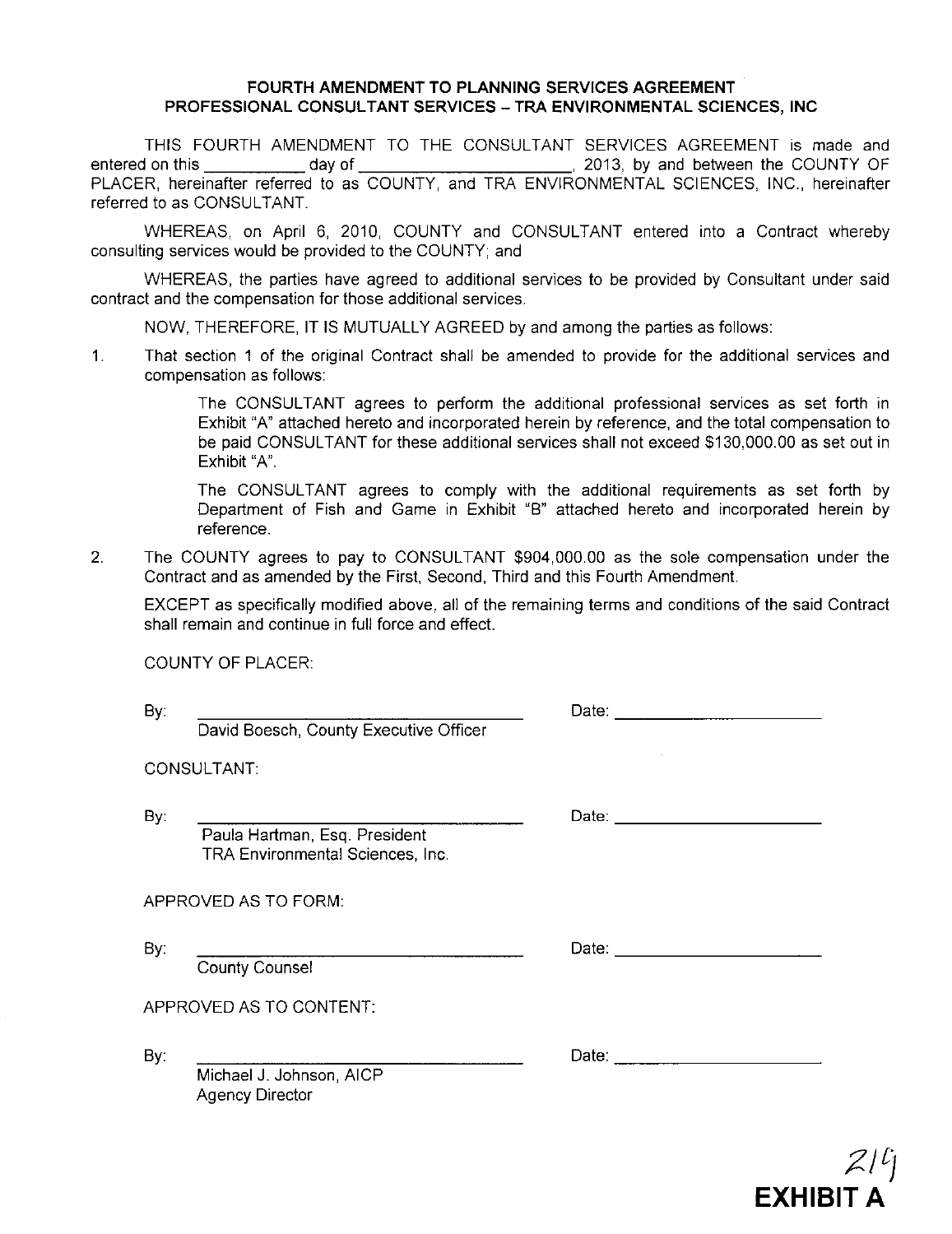

545 Middlefield Road, Suite 200 Menlo Park, CA 94025-3472 Tel: (650) 327-0429 Fax: (650) 327-4024 www.TRAenviro.com

January 31, 2013

Mr. Loren E. Clark, Assistant Director of Planning Placer County Community Development Department 3091 County Center Auburn, California 95603

Subject: Scope of work for Continued Services, Placer County Conservation Plan

Dear Mr. Clark:

The following tasks describe supplemental services for the continued preparation of the Placer County Conservation Plan (PCCP), including modifications to the PCCP based upon the review by the Wildlife Agencies. The tasks would be undertaken as requested:

- 1. Representation and Coordination. Further participate in Interagency Working Group, Biological Stakeholder Working Group, Science Advisor, and Agency meetings. TRA staff shall participate, as needed, in meetings with County staff, outside counsel and staff from participating cities and special districts. TRA shall provide documents and presentations, as needed.
- 2. Agency Draft PCCP Document. Prepare the Third Agency Review Administrative Draft Placer County Conservation Plan. TRA will work with the Planning Department staff to revise the PCCP text document to reflect stakeholder input from the Ad Hoc Committee and prepare the maps and technical analysis supporting the Plan.
- 3. Response to Agency Review of PCCP Document. It is anticipated that there will need to be an ongoing process of providing information to the Agencies during review and making changes in the PCCP in response to Agency comments.
- 4. Ongoing Revisions to Technical Analysis. TRA will continue to make update estimates of take and mitigation based on changes to the map, the mitigation requirements, or the conditions on covered activities that may result from interchange with the Agencies and stakeholders.
- 5. Assist Economics Contractor. TRA will continue to provide information to and review work products from the Hausrath Economics Group.

We suggest a budget augmentation of \$130,000 to cover the time frame from April 2013 to July 2013. Thank you for your consideration.

Sincerely,

Nummeric

*Conservation Planning and Implementation* <sup>0</sup> *Environmental Impact Analysis Geographic Information Systems* 0 *Wetland Delineation* 0 *Biological Surveys*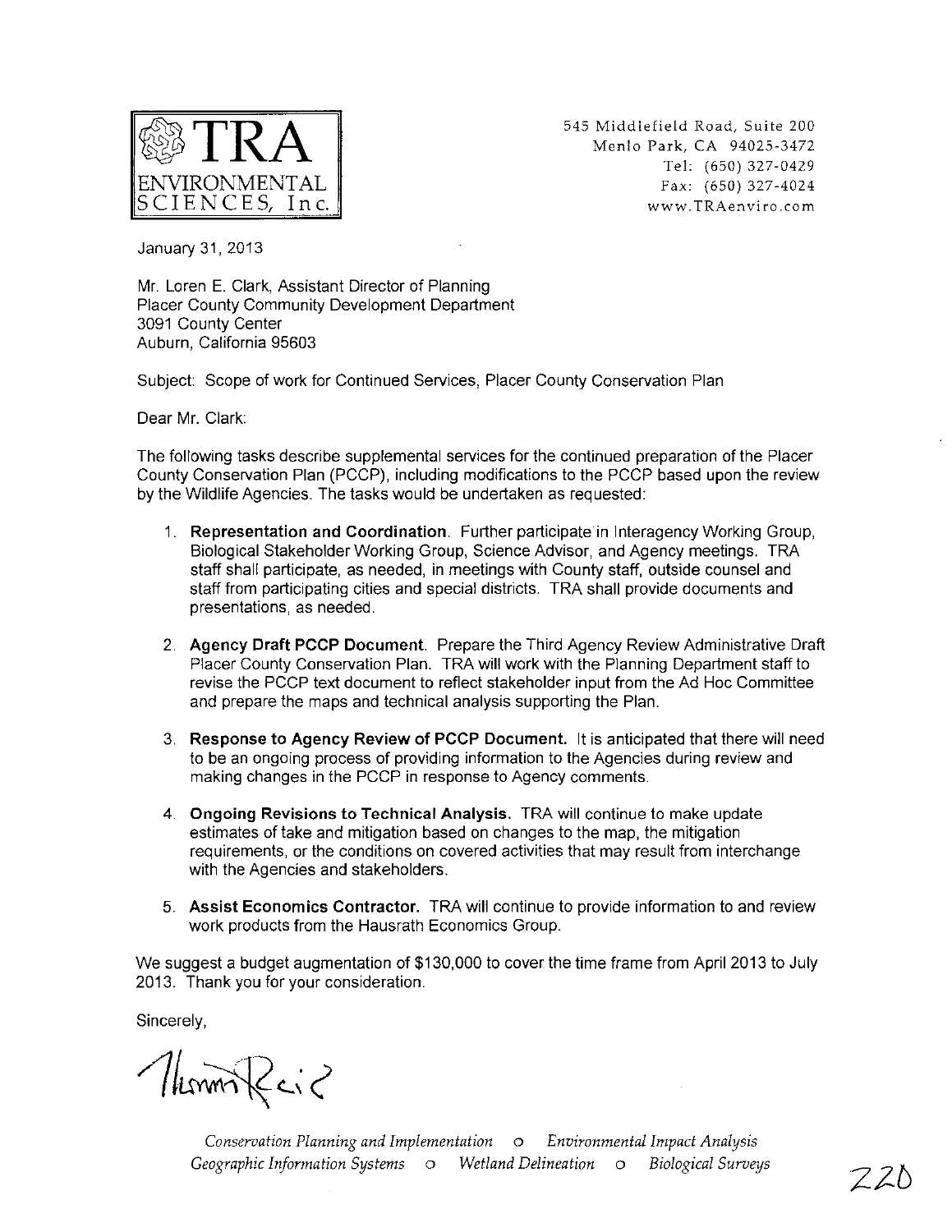# Department of Fish and Game Exhibit "8" - Federal Provisions

- 1. UTILIZATON OF SMALL, MINORITY AND WOMEN'S BUSINESSES: The Grantee agrees that affinmative steps wiil be taken to assure that qualified small, minority and women-owned businesses are used when possible as sources of suoplies, construction, and services in the performance of grant-assisted Agreements and subcontracts. Affirmative steps taken shall include the following:
	- a. Include qualified small, minority and women-owned businesses on solicitation lists;
	- b. Assuring that small, minority and women-owned businesses are solicited whenever they are potential **sources;**
	- c. Dividing total requirements, when economically feasible, into smaller tasks or quantities to permit maximum participation of small, minority and women-owned businesses;
	- d. Establishing delivery schedules, where the reqUirements of the work permit, which will encourage participation by small, minority and women-owned businesses;
	- e. Using the services and assistance of the Small Business Administration, the Minority business Development Agency of the U.S. Department of Commerce, and the State Office of Small Business and Disabled Veteran Business Enterprise Certification; and
	- f. If the Contractor awards subcontracts, requiring the subcontractor to take the affirmative steps in paragraphs A through E of this section.
- 2. DISCLOSURE REQUIREMENTS: Any document or written report prepared in whole or in part pursuant to this Agreement shall contain a disclosure statement indicating that the document or written report was prepared through Agreement with the State. The disclosure statement shall include the Agreement number and dollar amount of all Agreements and subcontracts relating to the preparation of such documents or written reports. The disclosure statement shall be contained in a separate section of the document or written report.
- 3. PRIVITY: This Agreement is funded in whole or in part by a grant from the Federal Government. Neither the United States nor any of its departments, agencies, or employees are, or will be, a part to this Agreement or any iower tier subcontract or to any solicitation or request for proposal.
- 4. COMPLIANCE WITH FEDERAL REGULATIONS: The Contractor understands that the State is obligated, in accordance with its assistance Agreement with the Federal Government, to comply with the provisions of federal regulations contained in TiUe 48 Code of Federai Regulations (CFR) Part 31 and any conditions in the grant Agreement and any amendments thereto. In order to ensure that the State can meet these obligations, the Grantee warrants, represents, and agrees that it and its SUbcontractors, employees, and representatives will comply with: 1) all applicable provisions of Title 48 CFR Part 31; and 2) all general and special conditions contained in the Agreement..
- 5. COPYRIGHTS: The Grantee agrees to and does hereby grant to the Federal Government, a rovalty-free nonexclusive and irrevocable license to reproduce, publish, or otherwise use, and to authorize others to use, for Federal Government purposes:
	- a. The copyright in any work developed under this Agreement; and
	- b. Any rights of copyright which the Grantee purchases, in whoie or in part, with funds provided by this Agreement. .
- 6. STANDARDS FOR FINANCIAL MANAGEMENT SYSTEM: The Grantee and all subcontractors shall maintain fiscal control and accounting procedures which are sufficient to:
	- a. The copyright in any work developed under this Agreement; and
	- b. Any rights of copyright which the Grantee purchases, in whole or in part, with funds provided by this Agreement.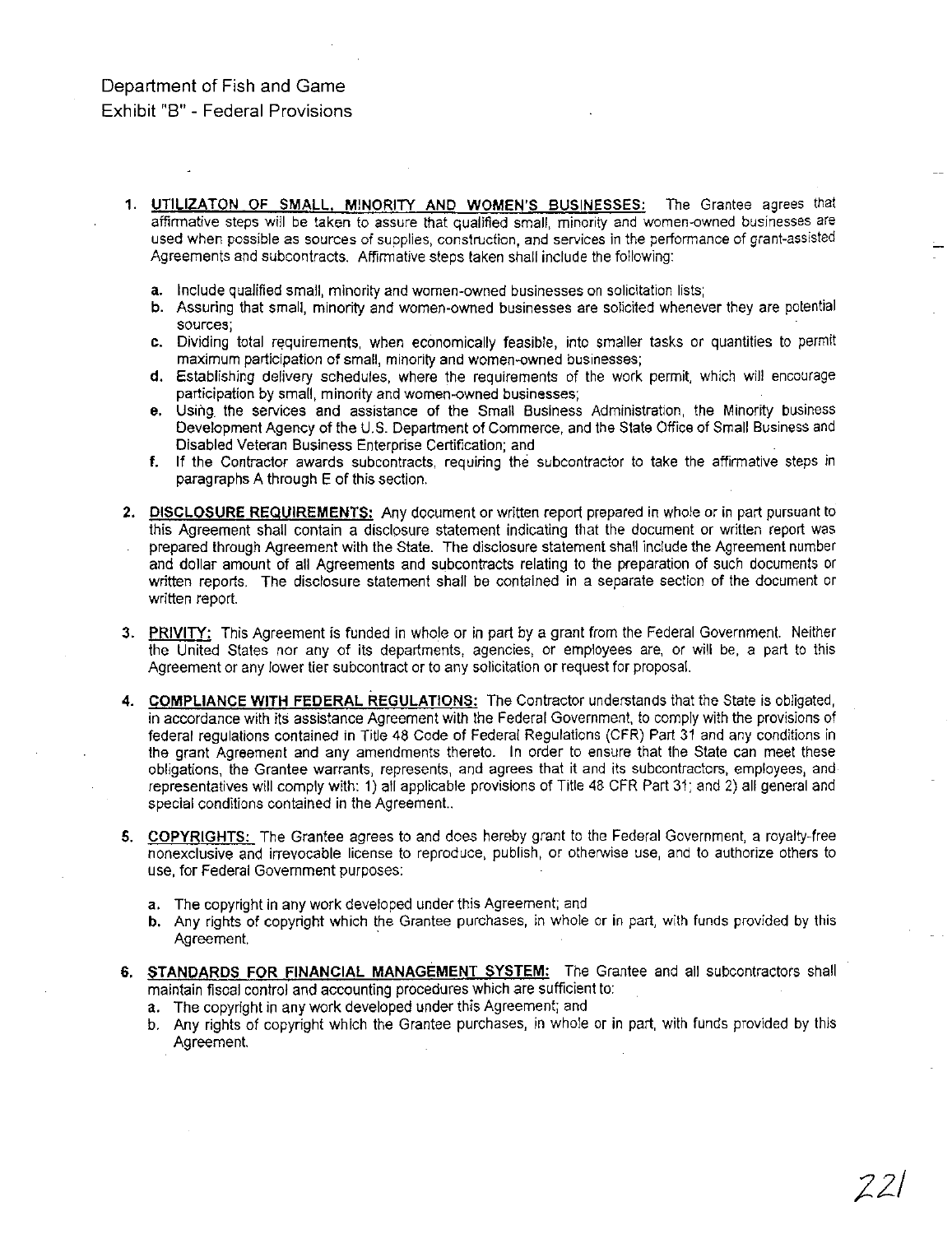- 7. **APPLICABLE COST PRINCIPLES:** The cost principles for this Agreement are applicable as set forth beiow (Office of Management and Budget (OMB):
	- a. OMB Circular 21 Education Institutions; or
	- b. OMB Circular A-87 State, Local or Indian Tribe Governments; or
	- c. OMB Circular A-122 Cost Principals for Non-Profit Organizations; or
	- d. OMS Circular A-133 Audits of States, Local Governments and Non-Profit Organizations; or
	- e. Title 48 CFR Part 31 For-Profit Organizations

Funds provided under this Agreement shall not be used for payment of salaries to individual consultants retained by the Grantee or any subcontractors in excess of the rate for Level 4, of the Federal Executive Schedule. The limit expressed herein does not include transportation and subsistence costs for necessary travel for work required under this Agreement.

8. Contingent Funding: It is mutually understood between the parties that this Agreement may have been written before ascertaining the availability of congressional appropriation of funds for the mutual benefit of both parties in order to avoid program and fiscal delays which would occur if the Agreement were executed after that determination was made.

.This Agreement is valid and enforceable only if sufficient funds are made available to the State by the US Government for the fiscal year(s) covered by this Agreement for the purposes of this program. In addition, this Agreement is subject to any additional restrictions, limitations, or conditions enacted by the Congress of any statute enacted by the Congress which may affect the provisions, terms or funding of this Agreement in any manner.

It is mutually agreed that if the Congress does not appropriate sufficient funds for the Agreement, the State has the option to terminate the Agreement under the termination clause or to amend the Agreement to reflect any reduction of funds.

The DFG has the option to invalidate the confract under the 30-day cancellation clause or to amend the Agreement to reflect any reduction In funds.

9. ENVIRONMENTAL QUALITY: The Grantee and subcontractors shall comply with all applicable standards, orders, or requirements issued under Section 306 of the Clean Air Act, Title 42 U.S.C. 1857(h), Section 508 of the Ciean Air Act, Title 33 U.S.C. 1368 Executive Order 11738 and, Title 40 CFR part 15.

The Grantee shall comply with mandatory standards and policies related to energy efficiency which are contained in the State Energy Conservation Plan issued in compliance with the Conservation Act (Publ. L. 94-163).

- 10. RECYCLED PAPER: The Grantee agrees to use recycled paper for all reports which are prepared as a part of this Agreement and delivered to the State. This requirement does not apply to reports which are prepared on form supplied by the Federal Government. This reqUirement applies even when the cost of recycled paper is higher than that of virgin paper.
- 11. SINGLE AUDIT ACT: To the extent applicable, the Grantee shall be subject to and shall comply wilh the provisions and requirements of the Single Audit Act of 1984 (Pub. L 98-502) and implementing policies, procedures and guidelines, including applicable circulars issued by the Federal OMB.
- 12. FEDERAL ASSURANCES: It is further agreed that by signing this Agreement, the Grantee is subject to Title VI of the Civil Rights Act of 1964, Section 504 of the Rehabilitation Act of 1973, Title II of the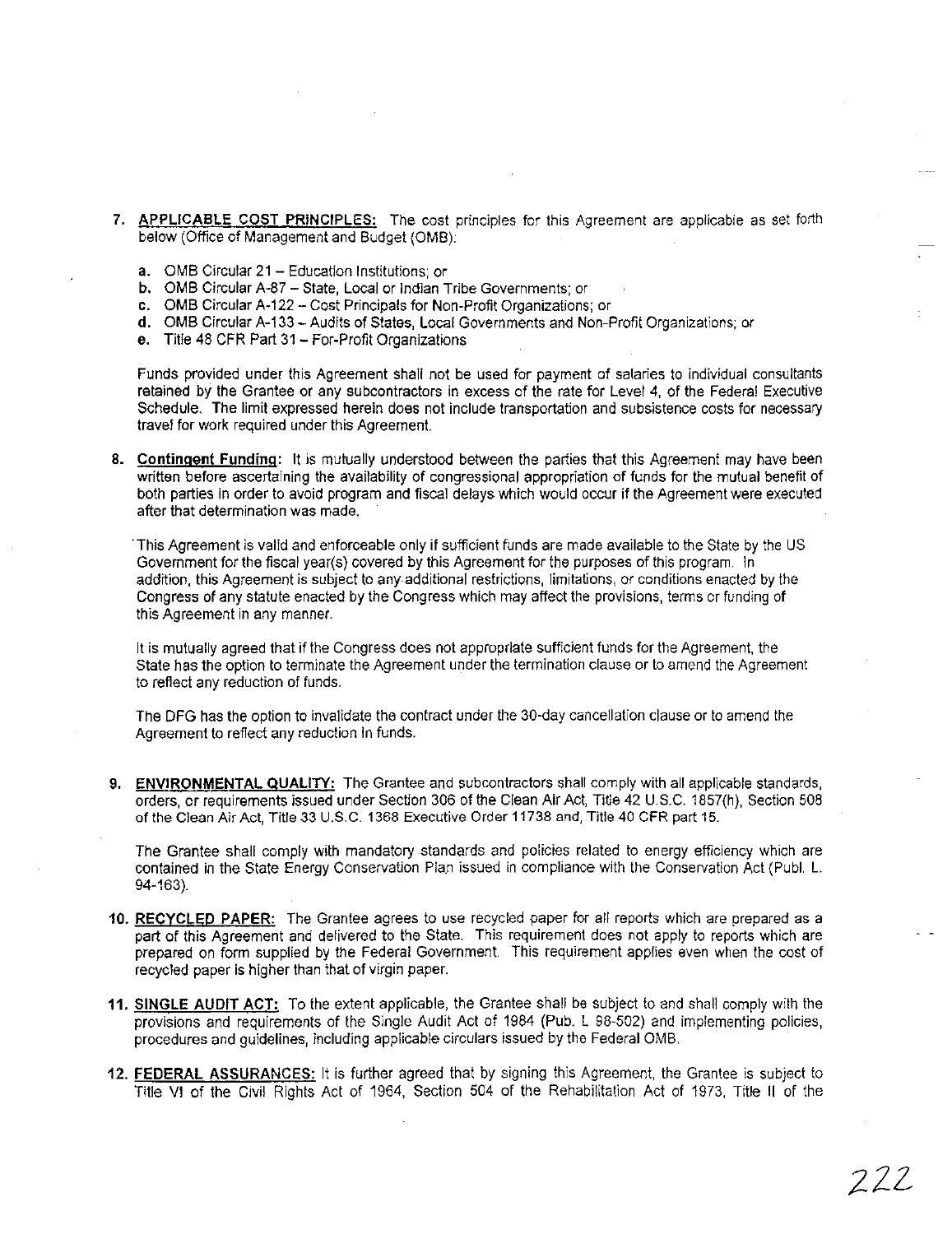Americans with Disabilities Act of 1990, the Age Discrimination Act of 1975, Title IX of the Education Amendments of 1972, and offers ali persons the opportunity to participate in programs or activities regardless of race, color, national origin, age, sex, or disability. Further, it is agreed that no individual will be turned away from or otherwise denied access to or benefit from any program or activity that is directly associated with a program of the DFG on the basis of race, color, national origin, age, sex (in education activities) or disability.

- 13. USE OF SUBCONTRACTOR(S): If the Grantee desires to accomplish part of the services through the use of one (1) or more subcontractors, the folloWing conditions must be met:
	- a, The Grantee shall submit any subcontracts to the State for approval prior to starting any of the work;
	- b. The Agreement between the primary Grantee and the subcontractor must be in writing;
	- c, The subcontract must inciude specific language which establishes the rights of the auditors of the State to examine the records of the subcontractor relative to the services and materials provided under the Agreement; and
	- d, Upon termination of any sUbcontract, the State shall be notified immediately in writing, by the primary Grantee.
		- Further, any subcontract entered into as a result of this Agreement shall contain all applicable . provisions stipulated in this Agreement.
- 14, COMPLIANCE WITH FEDERAL FUNDING ACCOUNTABILITY AND TRANSPARENCY ACT 2006 (FFATAI: As a recipient of a federal contract, grant or other federal funds, the State is required under the Federal Funding Accountability and Transparency Act of 2006 (FFATA) to report certain infonmatlon about the State's contractors, grantees and sub-recipients of that federal funding. The Grantee, as a sub-recipient of federal funds, agrees to provide the State with data required under the FFATA unless exempted under that act: Grantee shall complete a Grantee's FFATA Certification form (State form) and submit it as instructed, on or before execution of the agreement. If not exempt the Grantee shall create a registration, or update its data if already registered, on the federal Contractors Central Registry (CCR) at www.ccr.gov. A DUNS number is required for the CCR registration and must be included on the FFATA Certification form . Grantee agrees to update its CCR registration and notify the State ilthere is a material change to its CCR data or its exemption status changes..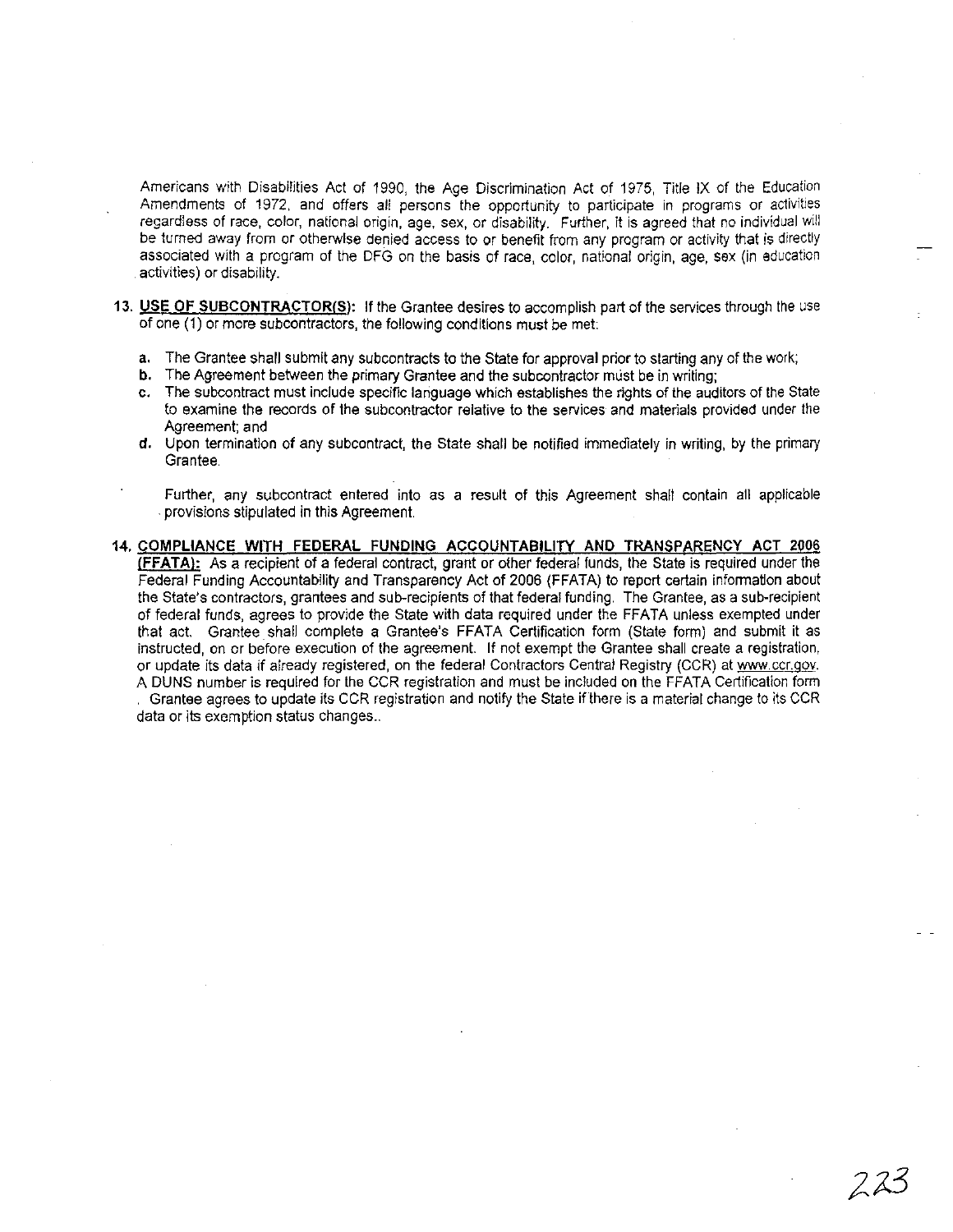### **THIRD AMENDMENT TO PLANNING SERVICES AGREEMENT PROFESSIONAL CONSULTANT SERVICES - SALIX CONSULTING, INC**

THIS THIRD AMENDMENT TO THE CONSULTANT SERVICES AGREEMENT is made and entered on this day of the country of the day of the country of PLACER, hereinafter referred to as COUNTY, and SALIX CONSULTING, INC, hereinafter referred to as CONSULTANT.

WHEREAS, on August 24, 2011, COUNTY and CONSULTANT entered into a Contract whereby consulting services would be provided to the COUNTY; and

WHEREAS, the parties have agreed to additional services to be provided by Consultant under said contract and the compensation for those additional services.

NOW, THEREFORE, IT IS MUTUALLY AGREED by and among the parties as follows:

1. That section 1 of the original Contract shall be amended to provide for the additional services and compensation as follows:

> The CONSULTANT agrees to perform the additional professional services as set forth in Exhibit "A" attached hereto and incorporated herein by reference, and the total compensation to be paid CONSULTANT for these additional services shall not exceed \$40,000.00 as set out in Exhibit "A".

> The CONSULTANT agrees to comply with the additional requirements as set forth by Department of Fish and Game in Exhibit "B" attached hereto and incorporated herein by reference.

2. The COUNTY agrees to pay to CONSULTANT \$165,325.00 as the sole compensation under the Contract and as amended by the First, Second and this Third Amendment.

EXCEPT as specifically modified above, all of the remaining terms and conditions of the said Contract shall remain and continue in full force and effect.

COUNTY OF PLACER:

| By: | David Boesch, County Executive Officer                                                              | Date: and the contract of the contract of the contract of the contract of the contract of the contract of the contract of the contract of the contract of the contract of the contract of the contract of the contract of the |
|-----|-----------------------------------------------------------------------------------------------------|-------------------------------------------------------------------------------------------------------------------------------------------------------------------------------------------------------------------------------|
|     | CONSULTANT:                                                                                         |                                                                                                                                                                                                                               |
| By: | Jeff Glazner, President                                                                             |                                                                                                                                                                                                                               |
|     | APPROVED AS TO FORM:                                                                                |                                                                                                                                                                                                                               |
| By: | the control of the control of the control of the control of the control of<br><b>County Counsel</b> |                                                                                                                                                                                                                               |
|     | APPROVED AS TO CONTENT:                                                                             |                                                                                                                                                                                                                               |
| By: | Michael J. Johnson, AICP<br><b>Agency Director</b>                                                  |                                                                                                                                                                                                                               |

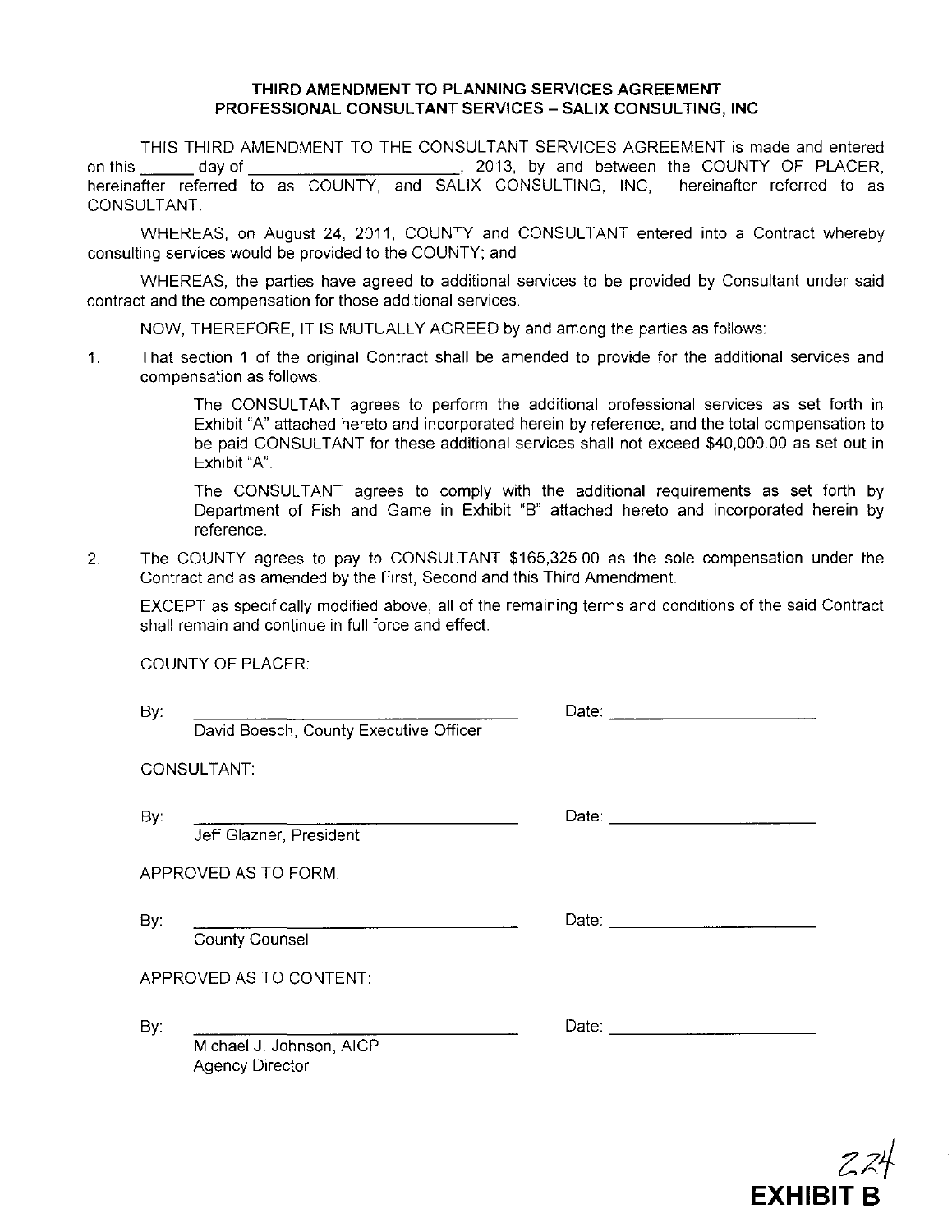

January 25, 2013

Loren Clark Placer County CDRA 3091 County Center Drive Auburn, CA 95603

Re: Request for Supplement to Scope of Work and Budget for PCCP project, 2013

Dear Loren:

At your request, the following describes the tasks and budgetrequired to continue work on the PCCP project during 2013. The tasks listed are currently active and will require additional funding. This budget would augment our existing contract's Statement of Work.

Based on our understanding of project needs at this time and our current level of monthly billing, we anticipate that this budget would provide the County with approximately eight months of service, depending on how intensely our services are utilized each month. The budget amount for each task includes time for Principal Biologist, Senior Biologist, Editor, and GIS Technician where appropriate.

| Task #        | Description                                                                                                                                                | Amount   |
|---------------|------------------------------------------------------------------------------------------------------------------------------------------------------------|----------|
|               | Complete 2013 DRAFT County Aquatic Resources Program<br>(CARP) manual for County review. Respond to County<br>comments, as requested, and revise document. | \$8,000  |
| $\mathcal{L}$ | Technical support, facilitation/coordination, and agency<br>meetings regarding the CARP with Corps of Engineers,<br>CDFW, RWOCB, SHPO, and local tribes.   | 10,000   |
| 3             | Draft Master Agreements for CDFW, RWQCB, SHPO                                                                                                              | 14,000   |
| 4             | Provide mapping services, as requested                                                                                                                     | 5,000    |
| 5             | <b>Expenses and Administration</b>                                                                                                                         | 3,000    |
|               | <b>TOTAL</b>                                                                                                                                               | \$40,000 |

www.salixinc.com 12240 Herdal Drive - Suite 14 - Auburn, CA 95603 - Office 530/888-0130 - Fax 530/888-0440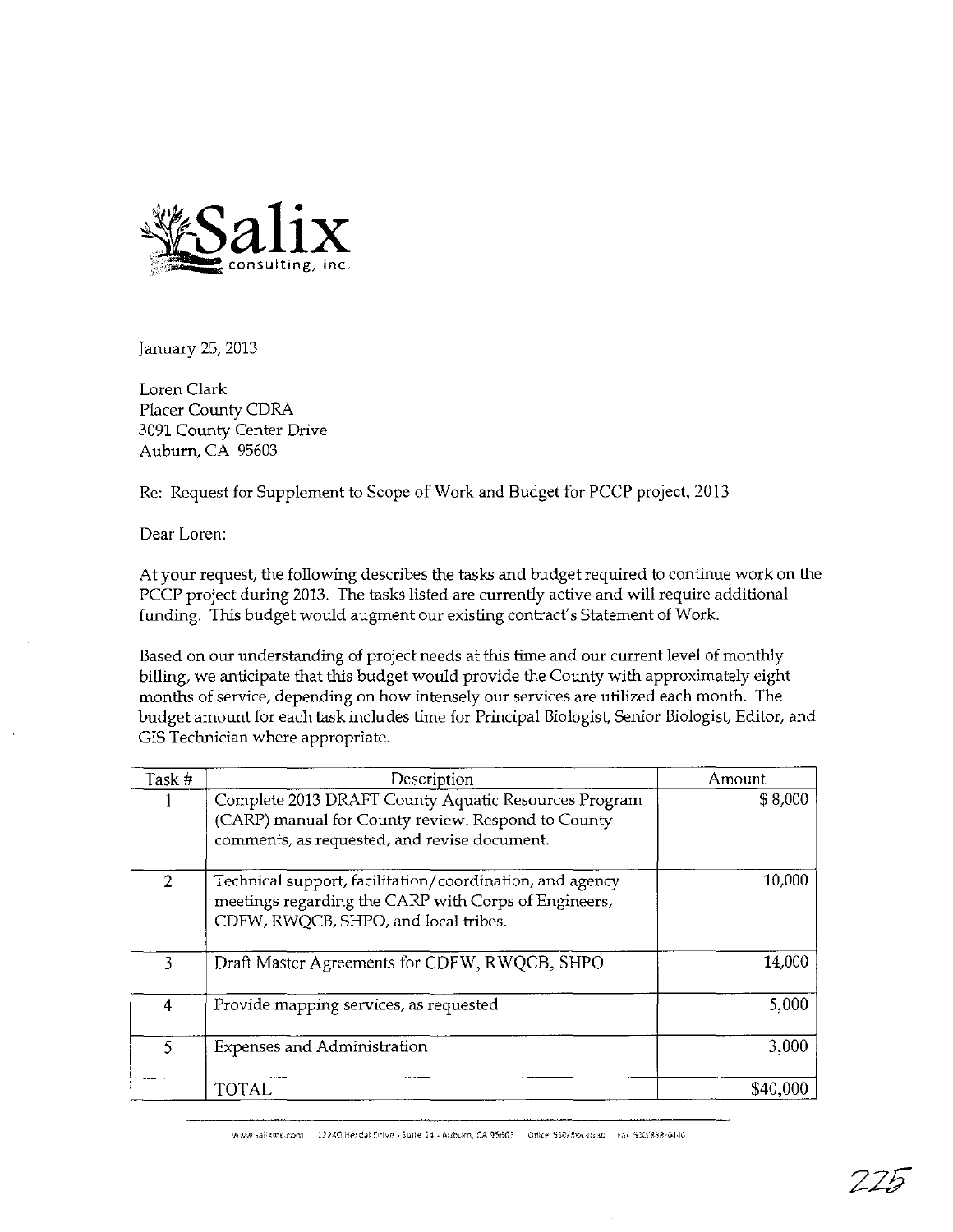We look forward to continuing our participation with Placer County on this important task. Please do not hesitate to contact me **if** you need further detail or have any questions.

Sincerely,

Jebb Slamen

Jeff Glazner Principal

 $226$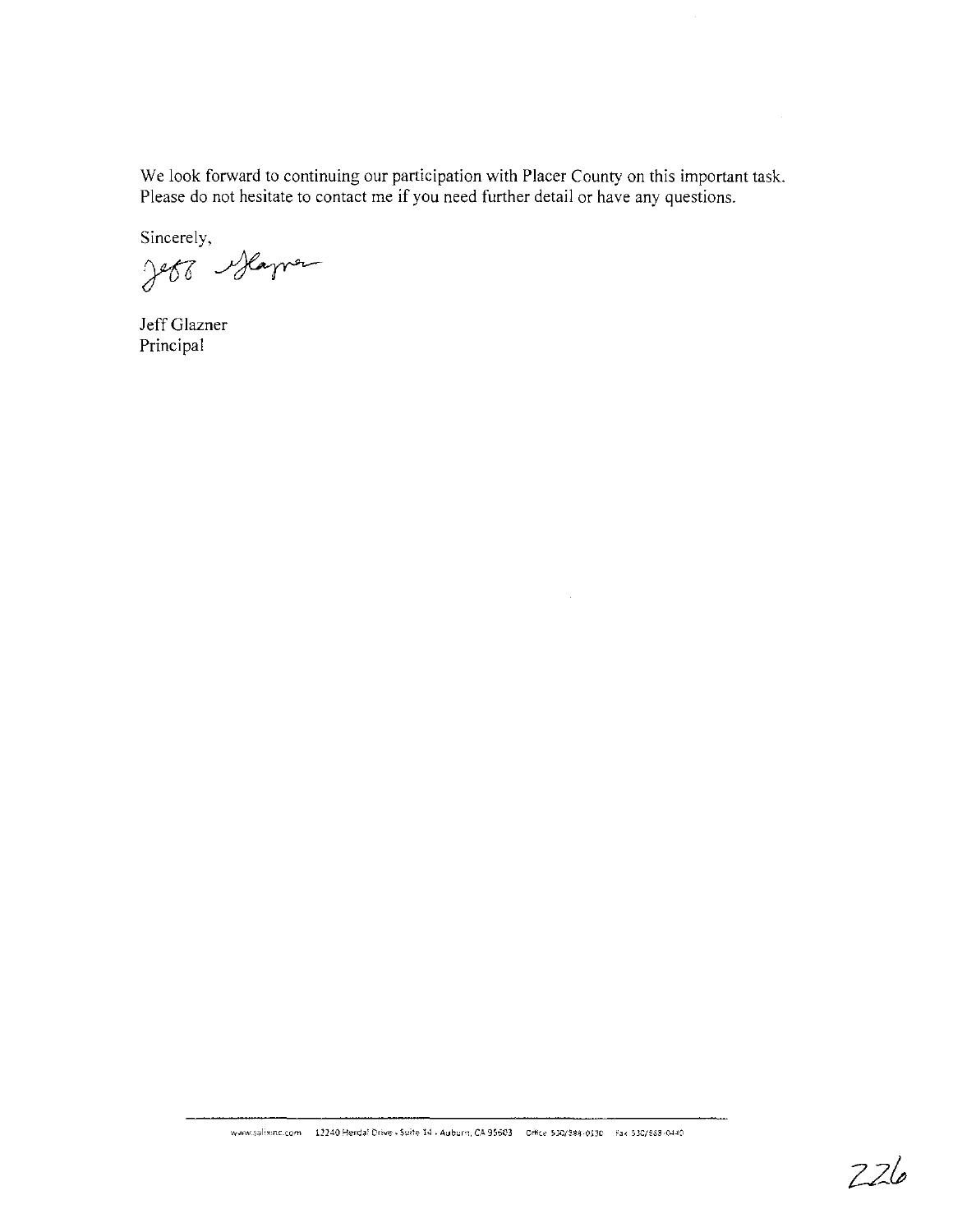# Department of Fish and Game Exhibit "8" - Federal Provisions

- 1. UTILIZATON OF SMALL, MINORITY AND WOMEN'S BUSINESSES: The Grantee agrees that affirmative steps wi'! be taken to assure that qualified small, minority and women-owned businesses are used when possible as sources of supplies, construction, and services in the performance of grant-assisted Agreements and subcontracts. Affirmative steps taken shail include the following:
	- a. Include qualified small, minority and women-owned businesses on solicitation iists;
	- b. Assuring that small, minority and women-owned businesses are solicited whenever they are potentiai sources;
	- c. Dividing total requirements, when economically feasible, into smaller tasks or quantities to permit maximum participation of small, minority and women-owned businesses;
	- d. Establishing delivery scheduies, where the requirements of the work permit, which will encourage participation by small, minority and women-owned businesses;
	- e. Using. the services and assistance of the Small Business Administration, the Minority business Development Agency of the U.S. Department of Commerce, and the State Office of Small Business and Disabled Veteran Business Enterprise Certification; and
	- f. If the Contractor awards subcontracts, requiring the subcontractor to take the affirmative steps in paragraphs A through E of this section.
- 2. DISCLOSURE REQUIREMENTS: Any document or written report prepared in whole or in part pursuant to this Agreement shall contain a disclosure statement indicating that the document or written report was prepared through Agreement with the State. The disclosure statement shall include the Agreement number and dollar amount of all Agreements and subcontracts relating to the preparation of such documents or written reports. The disclosure statement shall be contained in a separate section of the document or written report.
- 3. PRIVITY: This Agreement is funded in whole or in part by a grant from the Federal Government. Neither the United States nor any of its departments, agencies, or employees are, or will be, a part to this Agreement or any lower tier subcontract or to any solicitation or request for proposal.
- 4. COMPLIANCE WITH FEDERAL REGULATIONS: The Contractor understands that the State is obligated, in accordance with its assistance Agreement with the Federai Government, to comply with the provisions of federal regulations contained in Title 48 Code of Federal Regulations (CFR) Part 31 and any conditions in the grant Agreement and any amendments thereto. In order to ensure that the State can meet these obligations, the Grantee warrants, represents, and agrees that it and its subcontractors, employees, and representatives will comply with: 1) all applicable provisions of Title 48 CFR Part 31; and 2) all general and special conditions contained in the Agreement..
- 5. COPYRIGHTS: The Grantee agrees to and does hereby grant to the Federal Government, a royalty-free nonexclusive and irrevocable license to reproduce, publish, or otherwise use, and to authorize others to use, for Federal Government purposes:
	- a. The copyright in any work developed under this Agreement; and
	- b. Any rights of copyright which the Grantee purchases, in whole or in part, with funds provided by this Agreement. .
- 6. STANDARDS FOR FINANCIAL MANAGEMENT SYSTEM: The Grantee and all subcontractors shall maintain fiscal control and accounting procedures which are sufficient to:
	- a. The copyright in any work developed under this Agreement; and
	- b. Any rights of copyright which the Grantee purchases, in whole or in part, with funds provided by this Agreement.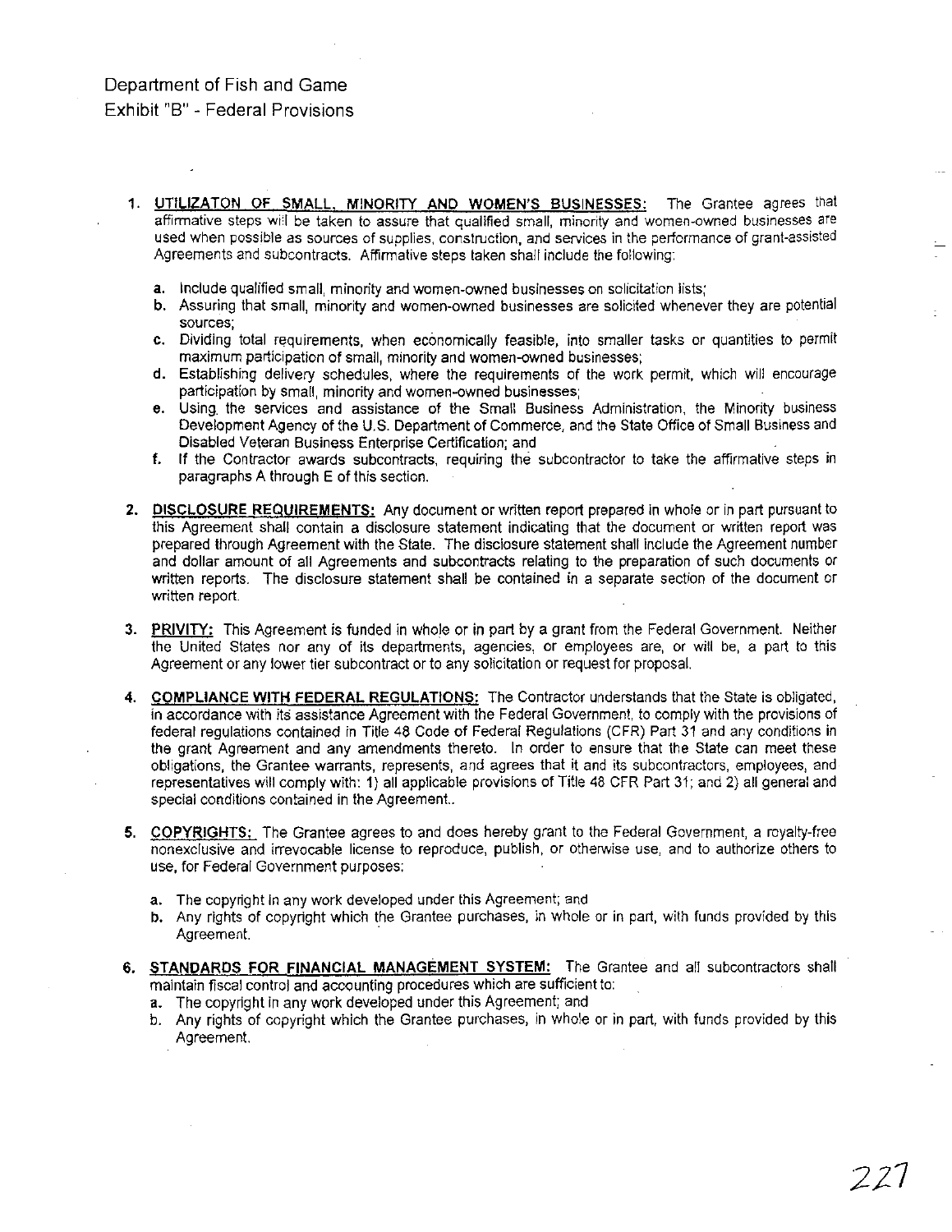- 7. APPLICABLE COST PRINCIPLES: The cost principles for this Agreement are applicable as set forth below (Office of Management and Budget (OMB):
	- a. OMB Circular 21 Education Institutions; or
	- b. OMB Circular A-87 State, Local or Indian Tribe Governments; or
	- c. OMB Circular A-122 Cost Principals for Non-Profit Organizations; or
	- d. OMB Circular A-133 Audits of States, Local Governments and Non-Profit Organizations; or
	- e. Title 48 CFR Part 31 For-Profit Organizations

Funds provided under this Agreement shall not be used for payment of salartes to individual consultants retained by the Grantee or any subcontractors in excess of the rate for Level 4, of the Federal Executive Schedule. The limit expressed herein does not include transportation and subsistence costs for necessary travel for work required under this Agreement.

8. Contingent Funding: It is mutually understood between the parties that this Agreement may have been written before ascertaining the availability of congressional appropriation of funds for the mutual benefit of both parties in order to avoid program and fiscal delays which would occur if the Agreement were executed after that determination was made.

.This Agreement is valid and enforceable only if sufficient funds are made available to the State by the US Govemment for the fiscal year(s) covered by this Agreement for the purposes of this program. In addition, this Agreement is subject to any additional restrictions, limitations, or conditions enacted by the Congress of any statute enacted by the Congress which may affect the provisions, terms or funding of this Agreement in any manner.

It is mutually agreed that if the Congress does not appropriate sufficient funds for the Agreement, the State has the option to terminate the Agreement under the termination clause or to amend the Agreement to reflect any reduction of funds.

The DFG has the option to invalidate the contract under the 30-day cancellation clause or to amend the Agreement to reflect any reduction in funds.

9. ENVIRONMENTAL QUALITY: The Grantee and subcontractors shall comply with all applicable standards, orders, or requirements issued under Section *306* of the Clean Air Act, Title 42 U.S.C. 1857(h), Section 508 of the Clean Air Act, Title 33 U.S.C. 1368 Executive Order 11738 and, Title 40 CFR part 15.

The Grantee shall comply with mandatory standards and policies related to energy efficiency which are contained in the State Energy Conservation Plan issued in compliance with the Conservation Act (Publ. L. 94-163).

- 10. RECYCLED PAPER: The Grantee agrees to use recycled paper for all reports which are prepared as a part of this Agreement and delivered to the State. This requirement does not apply to reports which are prepared on form supplied by the Federal Government. This requirement applies even when the cost of recycled paper is higher than that of virgin paper.
- 11. SINGLE AUDIT ACT: To the extent applicable, the Grantee shall be subject to and shall comply with the provisions and requirements of the Single Audit Act of 1984 (Pub, L 98-502) and implementing policies, procedures and guidelines, including applicable circulars issued by the Federal OMB,
- 12. FEDERAL ASSURANCES: It is further agreed that by signing this Agreement, the Grantee is subject to Title VI of the Civil Rights Act of 1964, Section 504 of the Rehabilitation Act of 1973, Title II of the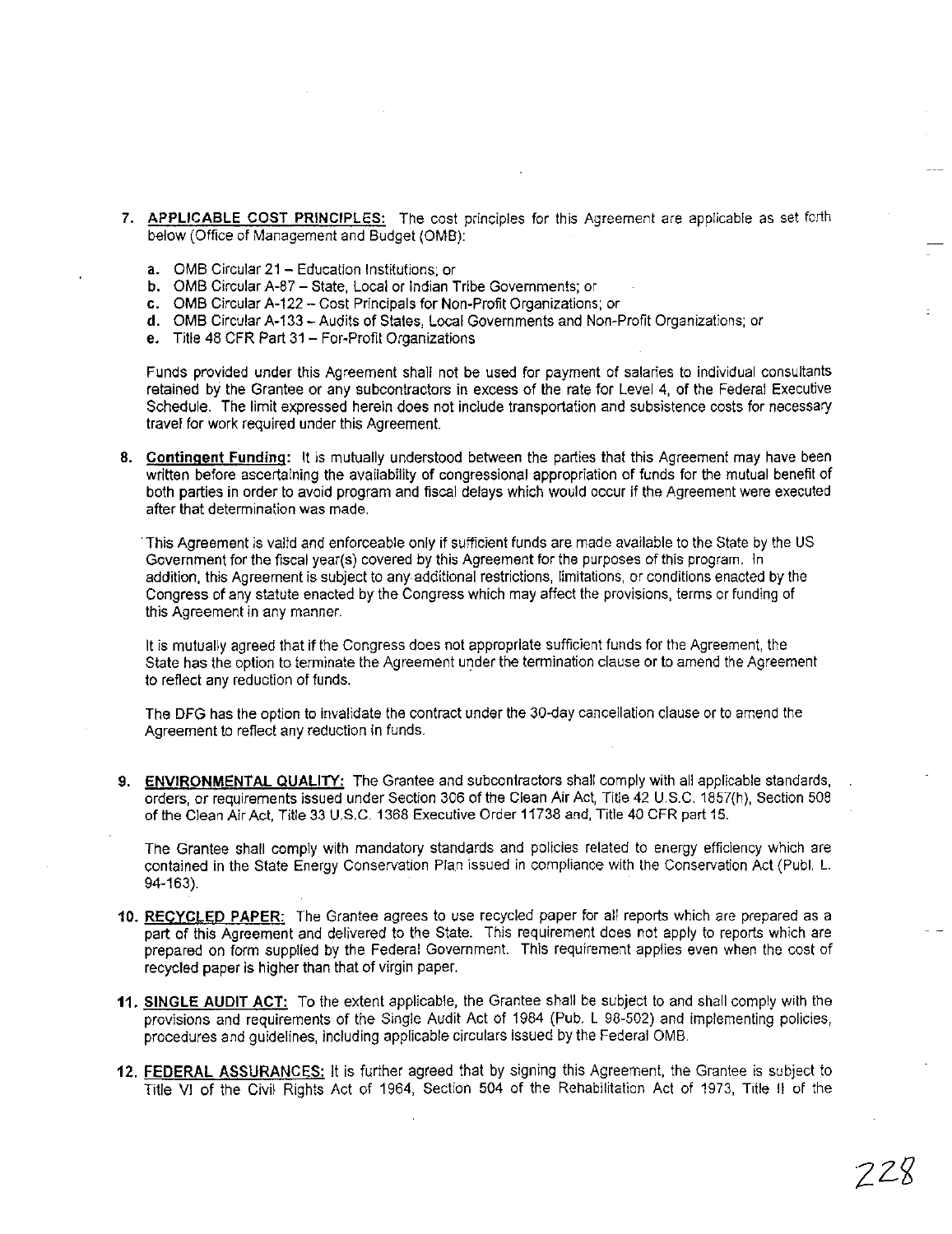Americans with Disabilities Act of 1990, the Age Discrimination Act of 1975, Title IX of the Education Amendments of 1972, and offers all persons the opportunity to participate in programs or activities regardless of race, color, national origin, age, sex, or disability. Further, it is agreed that no individual will be turned away from or otherwise denied access to or benefit from any program or activity that is directly associated with a program of the DFG on the basis of race, color, national origin, age, sex (In education activities) or disability.

- 13. USE OF SUBCONTRACTOR(S): If the Grantee desires to accomplish part of the services through the use of one (1) or more subcontractors, the following conditions must be met:
	- a, The Grantee shall submit any subcontracts to the Slate for approval prior to starting any of the work;
	- b. The Agreement between the primary Grantee and the subcontractor must be in writing:
	- c. The subcontract must include specific language which establishes the rights of the auditors of the State to examine the records of the subcontractor relative to the services and materials provided under the Agreement; and
	- d. Upon termination of any subcontract, the State shall be notified immediately in writing, by the primary Grantee.
		- Further, any subcontract entered into as a result of this Agreement shall contain all applicable . provisions stipulated in this Agreement.
- 14. COMPLIANCE WITH FEDERAL FUNDING ACCOUNTABILITY AND TRANSPARENCY ACT 2006 tFFATAI; As a recipient of a federal contrac!. grant or other federal funds, the Slate is reqUired under the Federal Funding Accountability and Transparency Act of 2006 (FFATA) to report certain infomnatlon about the State's contractors, grantees and sub-recipients of that federal funding. The Grantee, as a sub-recipient of federal funds, agrees to provide the Slate with data required under the FFATA unless exempted under that act. Grantee shall complete a Grantee's FFATA Certification form (State form) and submit it as instructed, on or before execution of the agreement. If not exempt the Grantee shall create a registration, or update its data if already registered, on the federal Contractors Central Registry (CCR) at www.ccr.gov. A DUNS number is required for the CCR registration and must be included on the FFATA Certification form . Grantee agrees to update its CCR registration and notify the State if there is a material change to its CCR data or its exemption status changes..